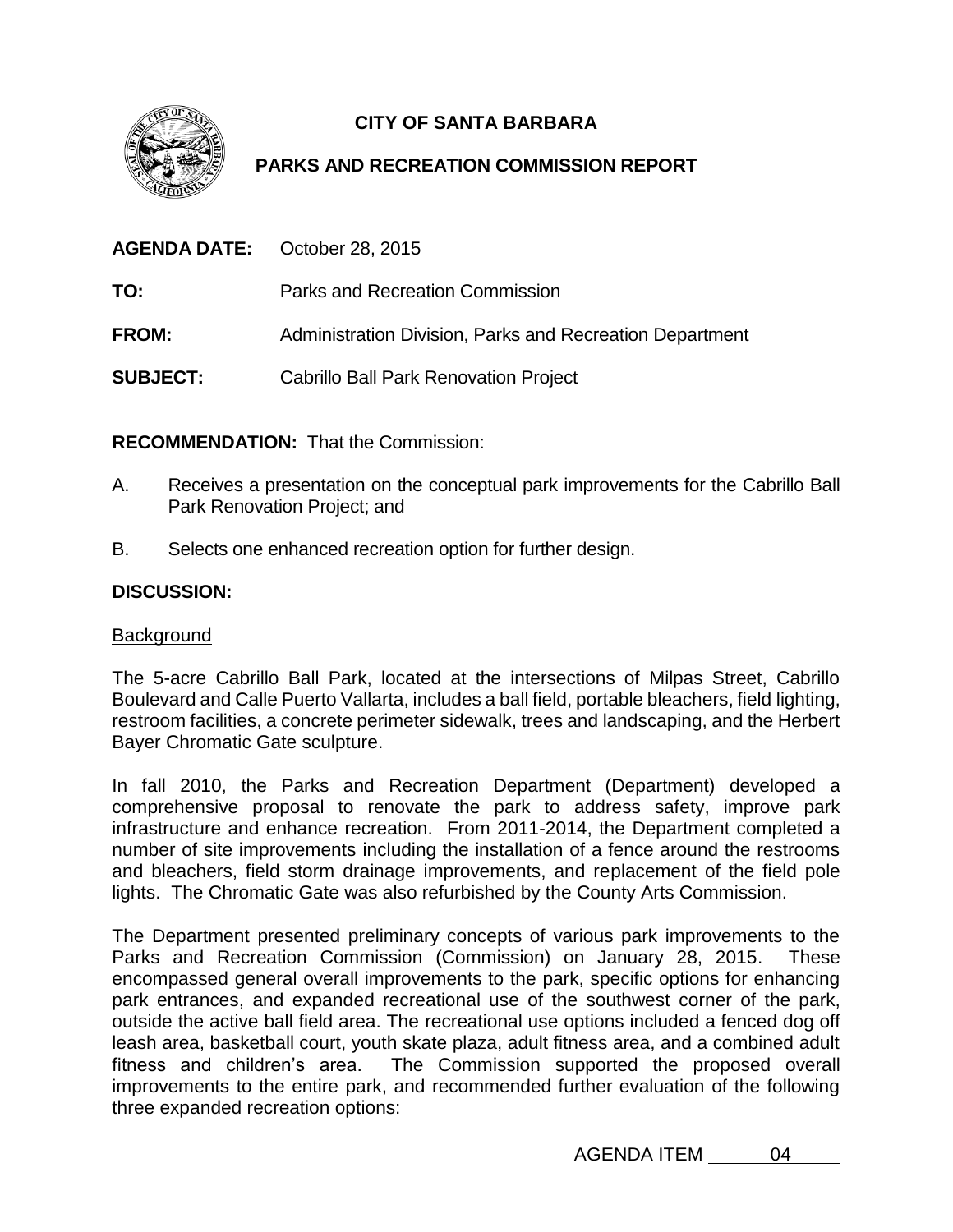- 1. Adult Fitness and Youth Play Area Plan Combined
- 2. Basketball Courts
- 3. Combined Outdoor fitness and Basketball Court

## Renovation Project Objectives

The primary objectives of the Cabrillo Ball Park Renovation Project (Project) are to maintain and enhance the function of the park as a premier ball field, expand recreation opportunities, promote and maintain park safety, upgrade park infrastructure, and enhance park aesthetics.

## Concept Plan Development

In June 2015, the Department contracted with CJM::LA to prepare design plans for the Project. Prior to starting design work, CJM::LA met with Staff and completed a site analysis and visioning study (Attachments 1 and 2). This included review of site access and circulation, views, safety concerns, and underutilized areas, as well as an assessment of irrigation, landscape elements and potential lighting. The visioning study examined design elements within the waterfront area and inspirational images of potential improvements.

The following discussion outlines considerations for general overall improvements to the park, and evaluates the specific options for enhancing park entrances and expanding recreational use of the southwest corner of the park, outside the active ball field area. These options included the development of Adult Fitness and a Youth Play Area, Basketball Courts, and Combined Outdoor fitness and Basketball Court

#### Overall Park Improvements

As discussed during the January 28, 2015, Commission meeting, there are a number of general overall improvements that will enhance park aesthetics, make the park more inviting, increase safety, and enhance recreation (see Attachment 3).

*Ball Field*: Ball field improvements include installation of a 6' tall homerun fence and mow strip to separate the active ball field from other park uses while keeping the sides open to promote drop-in use. Fencing around the restrooms, bleachers and back stop will be relocated and redesigned to improve access, circulation and aesthetics. Field improvements include laser leveling the outfield, a more efficient irrigation system and new turf.

*Park Circulation*: Circulation improvement objectives will establish a comfortable 8' walking path around the park. In addition to a wider sidewalk along Calle Puerto Vallarta, a parkway extension is proposed at the Milpas and Calle Puerto Vallarta corner, and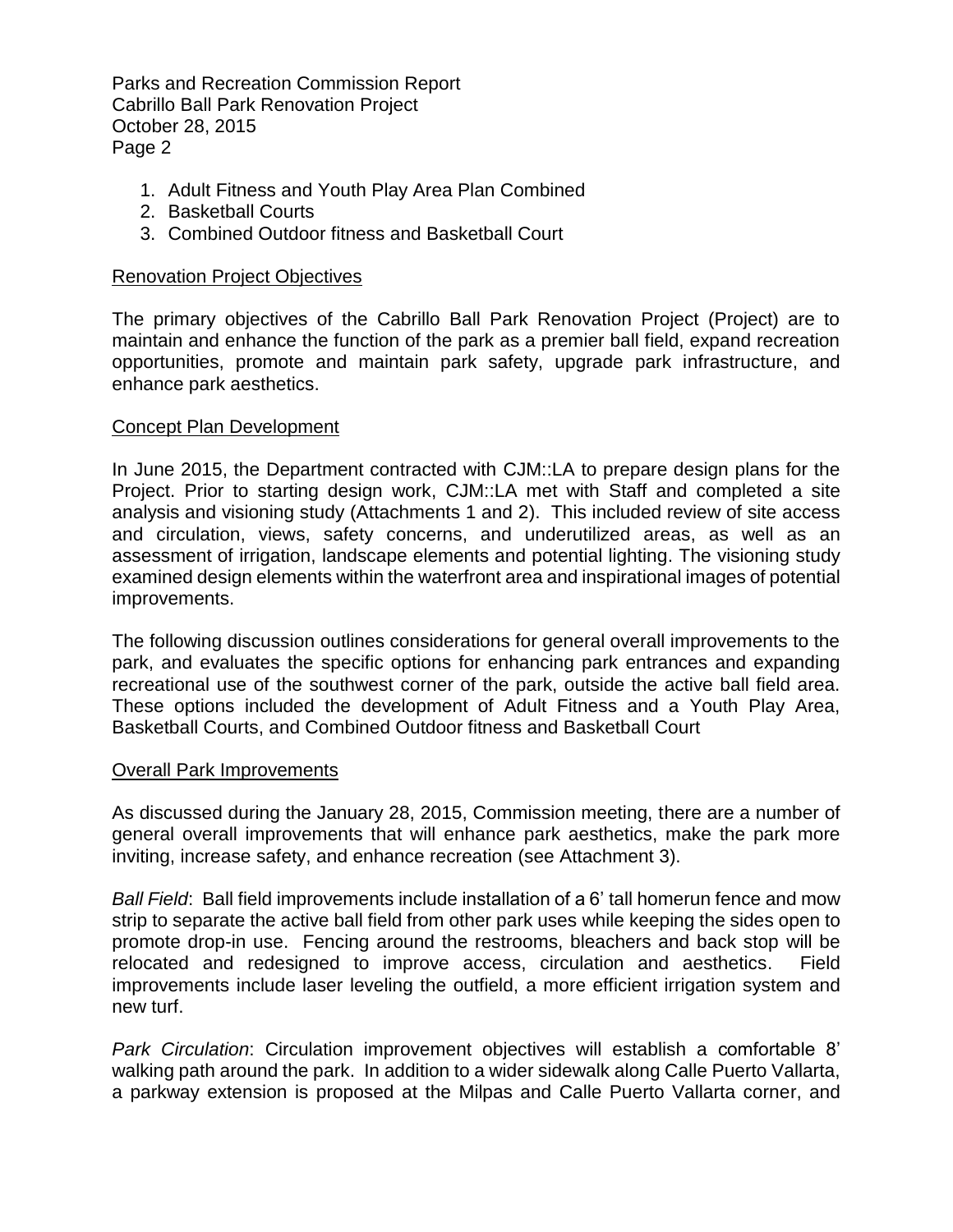interior pathway connections are proposed at the corners of Cabrillo Blvd. and Calle Puerto Vallarta and Cabrillo Boulevard and Milpas.

*Park Entrances*: At Cabrillo Blvd. and Milpas Street, the design objective is to develop an open and inviting entrance, and create a connection to Chase Palm Park. Similar to the January 28, 2015 drawings, a circular plaza and wide entry path will address the corner with enhanced paving. A grouping of mature palm trees will be relocated to create a formal backdrop. A fitness station will be located behind the palm grouping to keep the corner active.

At Milpas Street and Calle Puerto Vallarta, circulation would be improved through redesign of the fence and enhancing the corner planter. By relocating the fencing away from the restroom entrances, paving can be replaced with planter area allowing for a 12' wide sidewalk rounding the corner. Furthermore, the large park sign will be relocated up against the building to increase corner visibility for walkers. Two groupings of small palm trees will help anchor the corner.

*Landscaping and Trees*: There are twelve new trees shown on the conceptual plan and nine proposed for removal. The trees proposed for removal include six stunted street trees along Calle Puerto Vallarta, one unhealthy eucalyptus, a pine and a Canary Island palm. Some of the preliminary landscape concepts include grasses in a naturalistic pattern. Still under review, landscape considerations include visibility, safety, maintenance, durability and compatibility. The Department is working with CJM::LA to identify landscaping that would be appropriate for this location and proposed use while anchoring the site with the waterfront.

#### Expanded Recreation Options

The southwestern section of the park provides the most opportunity for expanded recreation. The potential area available is 16,000 square feet. This area takes into consideration the construction of an internal walkway and a ball field home run fence. It assumes a buffer area from Cabrillo Blvd. and Calle Puerto Vallarta as well as from the Chromatic Gate. Since Cabrillo Ball Park experiences periodic flooding during storm events, any improvements would need to withstand seasonal standing water or could be designed to minimize the potential for flooding to damage the infrastructure.

Of primary consideration is the extent to which these options are compatible with the park and neighborhood, are cost effective to develop and maintain, respond to recreation needs, and can be designed and operated safely. Surrounding park uses include two hotels, single family residences, a grocery market, and Chase Palm Park/East Beach.

*Adult Fitness Area and Youth Play Area:* This option includes several fitness stations for all abilities that are grouped to promote social interaction, two open lawn areas for casual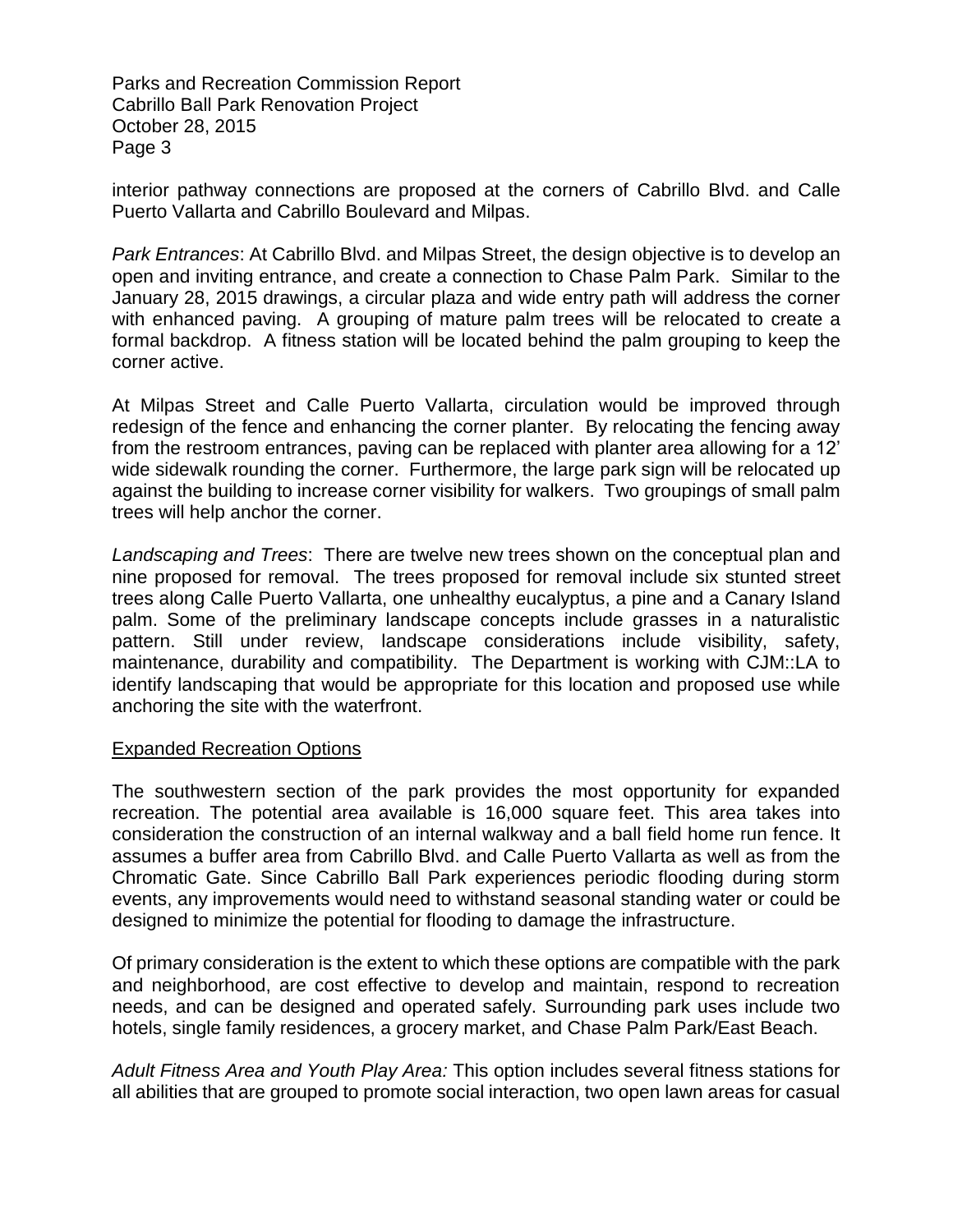drop-in use or specific fitness training, bike parking, planters to help define areas and two play mound areas for child play (see Attachment 4). The child play areas will support the primary focus of adult fitness and use by families. The play mounds are smaller in scale than a formal playground and will focus on entertaining small children while parents workout.

There is wide community support for outdoor fitness equipment. The proposed fitness equipment could be used in a multi-site workout. Fitness groups have expressed interest in renting this type of amenity. The Department could program use during off-peak hours and while also maintaining free drop-in use opportunities. Fitness equipment would tie in active use of the beach parks for running and walking and could offer parents an exercise option while their children use the ball field or play mounds.

*Basketball Court:* This option proposes a junior high sized court. The potential for two courts was studied, however, the amount of paving required overwhelmed the area and did not provide adequate space for a buffer between the Chromatic Gate and the ball field.

Over the years, there have been various discussions of developing outdoor basketball courts in the City's waterfront, with the most recent focused on Leadbetter Beach Park. The Department believes there is a need for courts within the city. Considerations for a basketball court include noise, use policies, as well as management and site requirements for development. The proposed site is currently used as an active ball field and a basketball court will be a compatible use. The junior high sized court (74'x42') is appropriate for recreational play for all ages and is not intended for use as a NBA sized tournament court (94'x50'). The basket height will be 10' with a clear backboard to reduce visual impacts. To mitigate balls rolling into traffic, the court has been oriented using existing topography and distance as buffers. No active programing of the court would be recommended to allow for drop-in use. Lighting would not be provided.

*Combined Outdoor Fitness and Basketball Court*: This option includes one junior high sized court, a small paved area, several fitness stations, flat lawn areas for drop-in use or specific fitness training, a lawn mound to create a gathering point to watch games and bike parking at both path entrances (see Attachment 5). The Department has some concerns over conflicts with the close proximity of the workout stations to the court and this issue can resolved as the design progresses.

#### **Outreach**

A community meeting was held on October 15, 2015 at the park and about 25 people attended. Overall, participants were in favor of the improvements. There were some concerns and opposition to the basketball court due to potential noise and neighborhood compatibility. The Department also received comments via email regarding the proposed